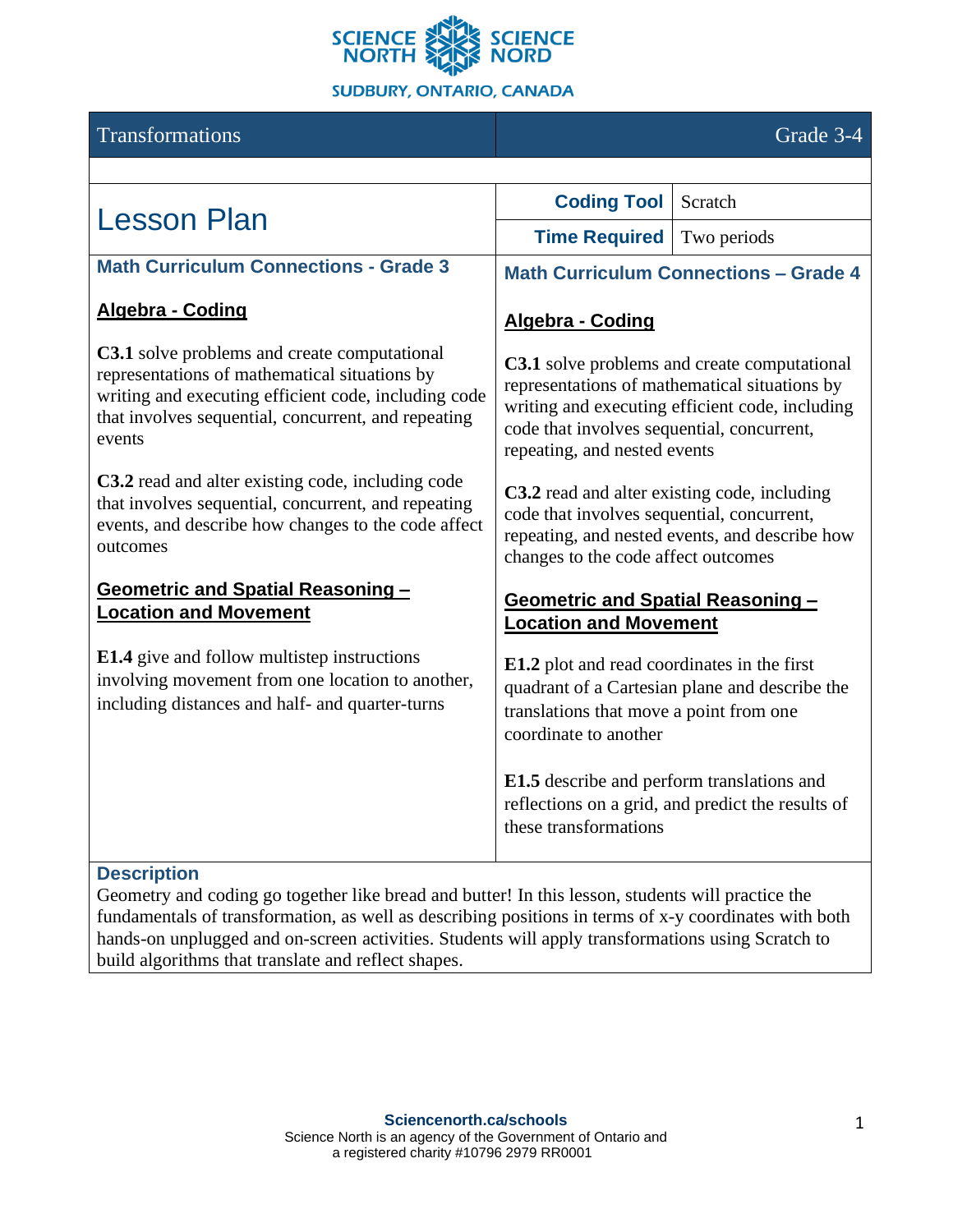

### **Success Criteria**

- $3<sup>rd</sup>$  and 4<sup>th</sup> grade students will be able to describe and perform translations of basic geometric shapes on a grid
- $\bullet$  4<sup>th</sup> grade students will be able to plot and read x-y coordinates on a Cartesian plane
- $\bullet$  3<sup>rd</sup> and 4<sup>th</sup> grade students will be able to construct and execute block-based code that includes sequential, concurrent, repeated and nested events.

### **Materials and Media**

- Computer or iPad with access to Scratch
- Long rope or string  $(50 100$  ft)
- Pencils
- Rulers (not required, but helpful for drawing transformations on paper)
- Transformations Handout
- Transformations Coding Guide

## **Computational Thinking Skills**

Students will practice their skills in thinking algorithmically to describe the instructions that a program must complete in sequential order. In the unplugged activity, students will practice breaking down the movements required to perform transformations on a shape into a series of steps, using x-y coordinates on a grid. This learning will prepare them for building computer algorithms to communicate instructions in coding languages.

During the online coding activity, students will use Scratch to build and execute programs that will draw geometric shapes on a grid and perform three types of transformations (translations, rotations, and reflections) on those shapes. They will also explore the use of loops, a coding element that makes code more efficient by allowing us to repeat selected steps, to redraw geometric shapes after a series of transformations have been executed.

The **Transformations Coding Guide** document for this lesson includes a detailed step-by-step procedure for using Scratch.

### **Introduction**

Transformation means change. In geometry, **transformations** are changes that we can apply to shapes. In this lesson, we are going to investigate three types of transformations: translations, rotations, and reflections. These types of transformations are also known as rigid transformations because the shape does not experience a change in size, area, angles or line lengths. The post-transformation shape is congruent with the initial shape.

**Translations** involve moving our shapes up and down or left and right. The shape's direction, size, or arrangement do not change as we move the shape from one location to another.

A **Rotation** is a type of transformation that takes a shape and rotates it around a given point. The shape does not change size and is not distorted in any way (e.g., an equilateral triangle that is rotated will still be an equilateral triangle of the same size) — it will just be pointed in a new direction. We describe how far a shape has rotated around a given point in terms of degrees, where 90˚ is a quarterturn, 180˚ is a half-turn, and 360˚ is a full rotation (or a full circle).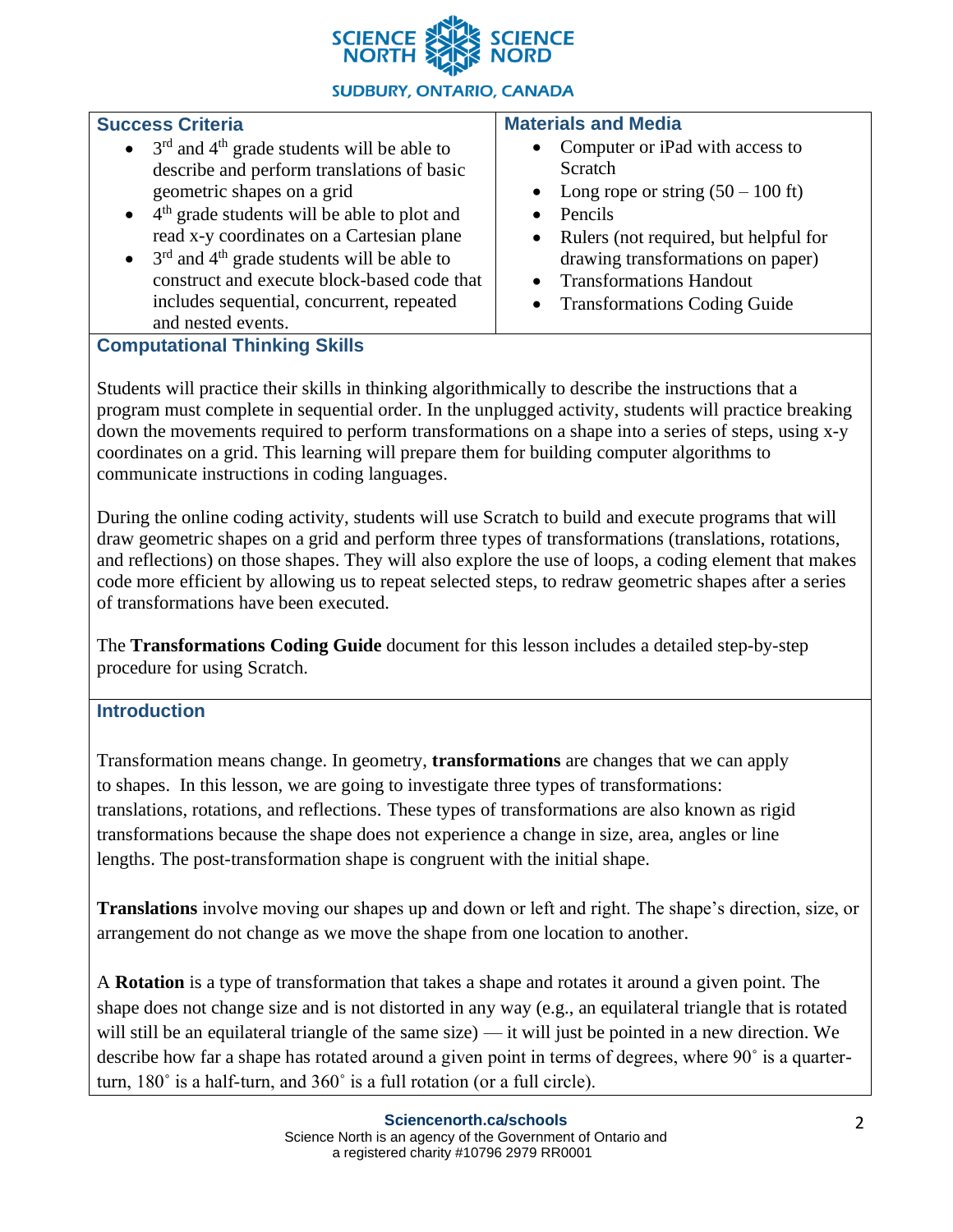

A **reflection** is a transformation that acts like a mirror. The shape that is being reflected does not change size and is not distorted in any way. Instead, the shape and all its points are flipped to the opposite side of a defined line of reflection — like how when you stand in front of a mirror and lift your right hand, your reflection will show a hand lifted on the same side as your lifted hand (but if it were a real person and not a reflected image, this would be the person's left hand).

**Coordinates** allow us to communicate precisely about the transformations that we apply to our shapes. In the case of a translation, for example, we can describe a change the vertical position of our shape (movement up or down) as a change in a y-value, and we can describe a change the horizontal position of the shape (movement left or right) as a change in an x-value. Coordinates are always written as  $(x, y)$ , where x is the horizontal position of the point, and y is the vertical position of the point.

During this lesson, we will be practicing the use of coordinates on a grid system and using coordinates to describe positions of points of geometric shapes drawn on a grid. We will then be applying this knowledge by investigating transformations on paper, using physical manipulatives, and using code.

### **Action**

### **Unplugged Activity**

To reinforce the use of coordinates to perform transformations, have students practice tasks that require them to use coordinates to draw a shape.

#### **Transformations Demonstration**

As a class, we will be creating geometric shapes with string and performing transformations. The twist is that the students will be acting as points on a grid system.

This activity can be performed in the classroom (ideal if desks are arranged in rows or groupings that can be easily converted to a grid system. Otherwise, it can be performed outside or in a clear space with students sitting or standing along rows and columns marked out using tape or pylons. The first row and column should be labelled row/column 0, then continue sequential with rows/columns, 1, 2, 3 …

Once the grid is established, explain the two axes of the grid (horizontal, or x-axis; and vertical or yaxis) to students and how they can be used to describe coordinates (or points) on a grid. For a simplified introduction, you can also relabel one axis so that it used letters instead of numbers (e.g., a coordinate would be A6, instead of (0,6)).

Ask students to determine what their personal coordinate is on the grid. If you are using an x-y coordinate system, the x-value (the column that the student is sitting in if you think in terms of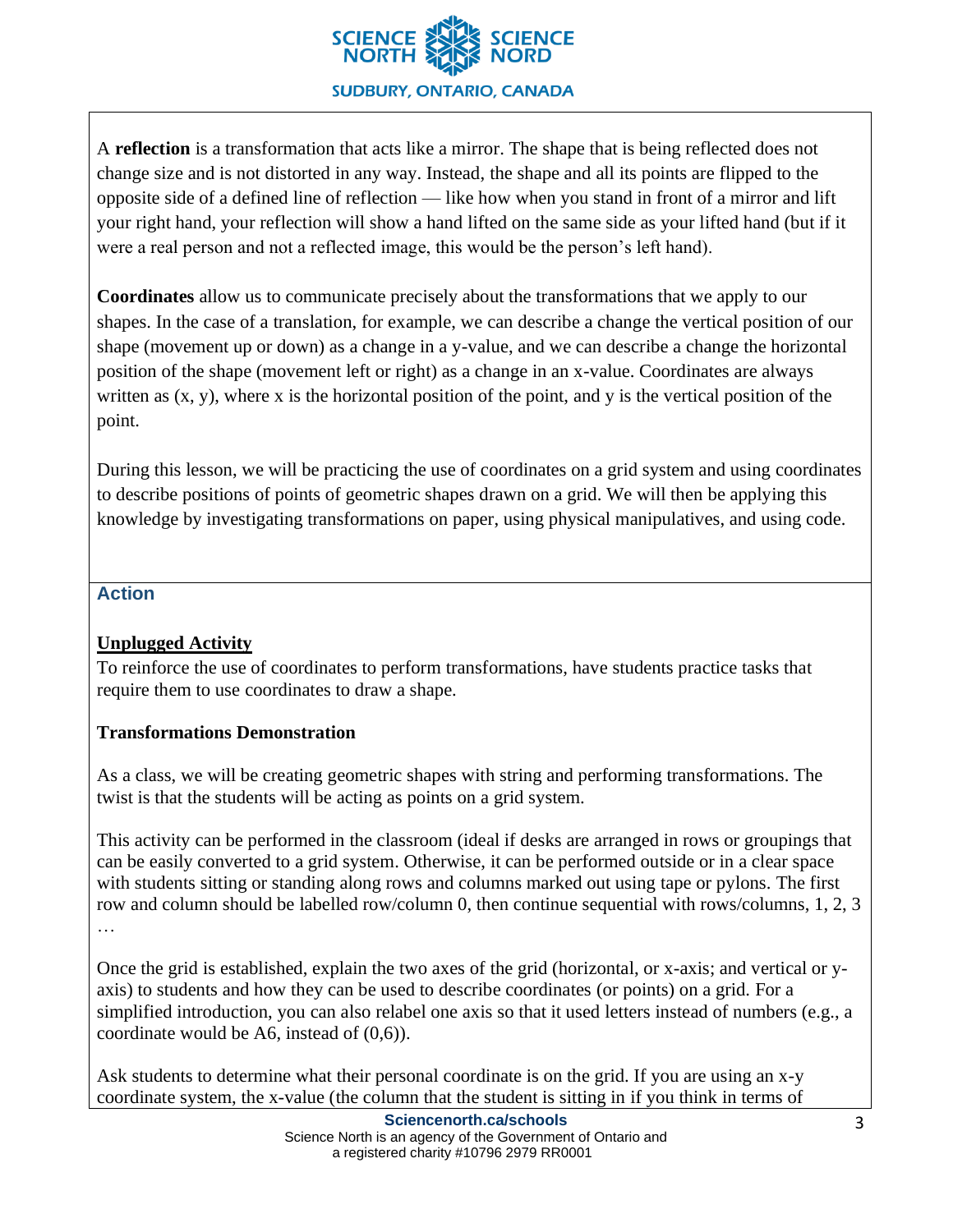

classroom arrangement) should always come first and then the y-value (the row that the student is sitting in) should come second. These values are written as (x, y). For example, the student sitting in the corner at the intersection of the first row and first column would have the coordinate (0, 0), and the student sitting next to them would be  $(1, 0)$ , while the student behind them would be  $(0, 1)$ . For additional visual reinforcement, a similar grid could be shown on the board for students to use as a reference.

Ask students to determine how to create a square using string and coordinates. Note that this square should be small enough to leave room for translations. Recall that the square should have four equal sides and the same angle at all for corners. Together, they should determine which four students (and their coordinates) would be the corners of the square. This square can be drawn on the board using the coordinates as well as using the string among the students.

Once the students have created a square, ask the students to describe what steps are needed to translate the square so that a corner is now held by a specific student. Establish what the new coordinates would be and what movements are needed (e.g., down one row and to the left by two columns) to accomplish the translation. Draw the translation on the board and perform the translation with string.

Ask the students to describe what steps they would have to perform to rotate the square one quarterturn. Establish together where the coordinate points should be after this rotation and perform the rotation with string.

You can try different examples with different geometric shapes (e.g., rectangle, triangle).

The **Transformations handout** provides additional activities for students to practice locating coordinates on a grid and describing transformations as a series of steps.

Tip: a helpful way to find a coordinate's point on a grid is to put one finger on the x-value (on the horizontal or x-axis) and put one finger on the y-value (on the vertical or y-axis) and to slide your fingers in straight lines across the grid until they meet at the coordinate point. Below is an example for the coordinate  $(3, 4)$  — the orange star shows the location of this coordinate on the grid: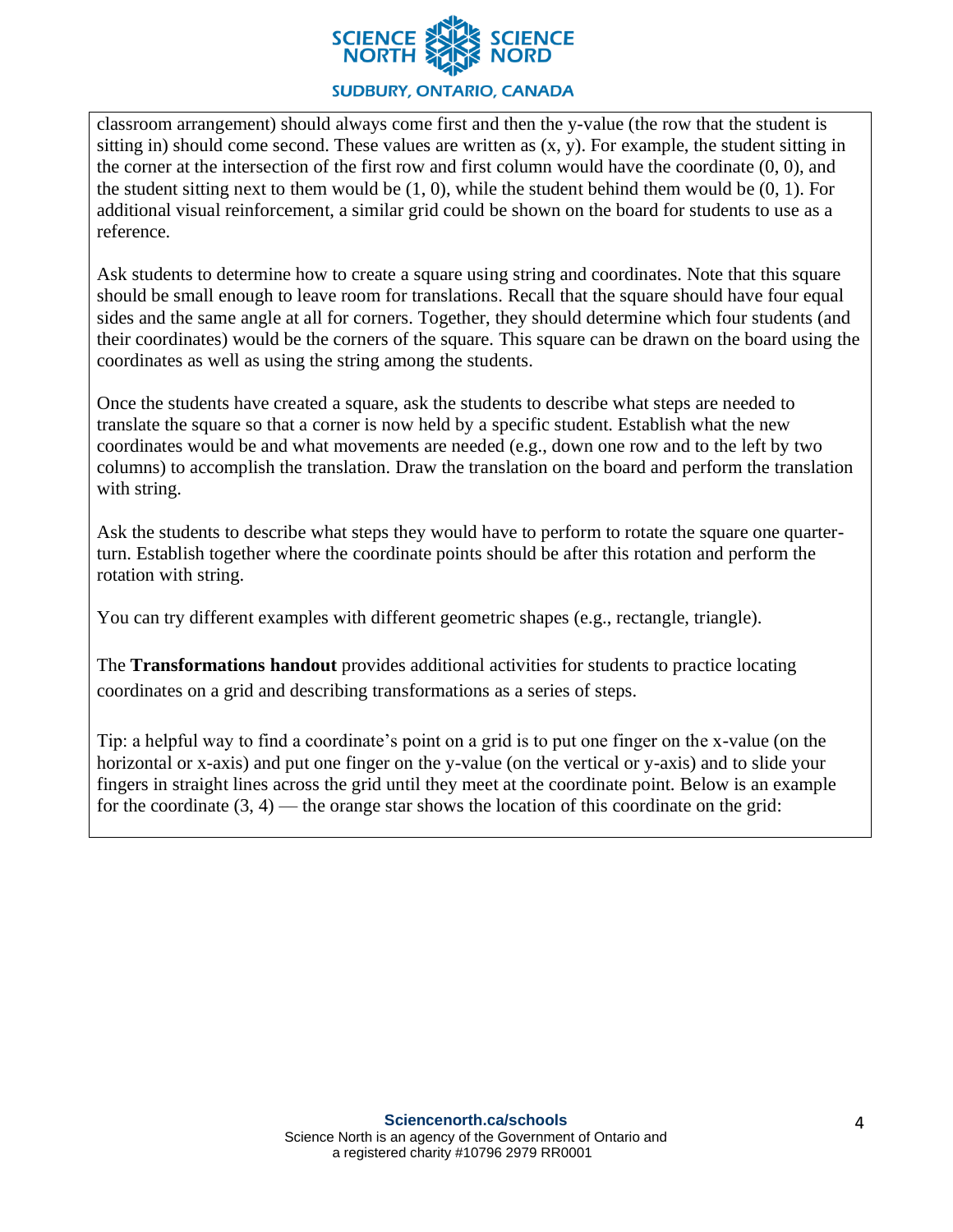



### **Coding Math Activity**

We are going to use Scratch to create programs that draw geometric shapes on a grid using Scratch's **Pen** extension and perform three types of transformations (translation, rotation, and reflection) on these shapes.

We will create a base shape-drawing program that we will iterate upon to perform, translations, rotations, and reflections. This lesson is easily adaptable into segments so that you can do all transformations in Scratch as one lesson, or you can separate each transformation into its own coding lesson as you introduce different transformation types to your classroom.

A detailed step-by-step guide to building these programs in Scratch is described in the **Transformations Coding Guide.**

### **Closure and Assessment**

By the end of this lesson, students should be able to use  $(x, y)$  coordinates to place points on a grid. They should also be able to describe the movement steps required to perform translations, reflections, and rotations of simple geometric shapes on a grid. They should be able to build, test, and iterate simple sequential programs in Scratch.

For assessment, collect the Transformations handouts from the students. Review their work to ensure that they understood the concept of coordinate systems by appropriately "decoding" the drawing in the first question and successfully described a drawing of their